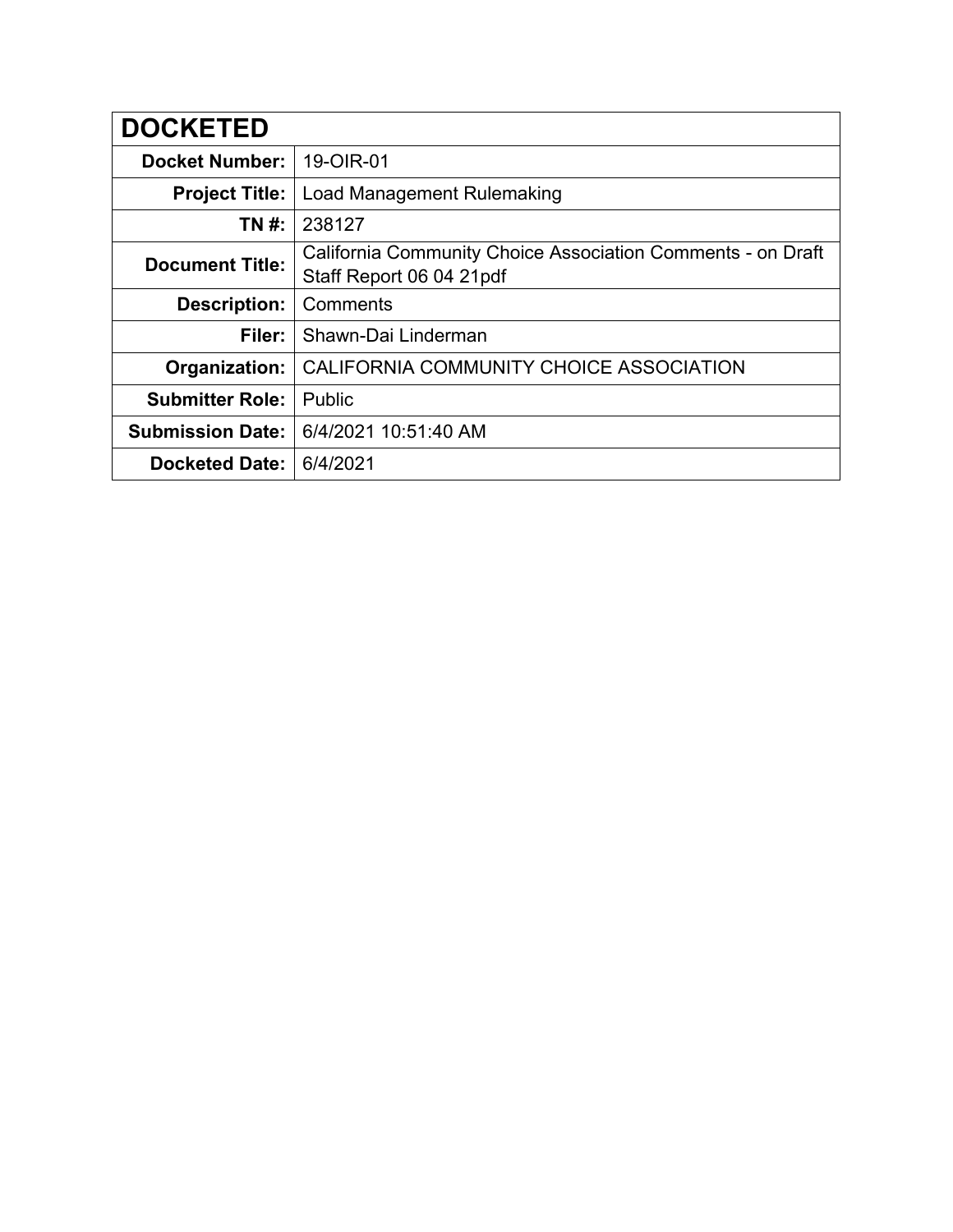

## COMMENTS OF THE CALIFORNIA COMMUNITY CHOICE ASSOCIATION TO THE CALIFORNIA ENERGY COMMISSION ON THE DRAFT STAFF REPORT Docket Number 19-OIR-01 Rulemaking to Consider Updates to the Load Management Regulations

The California Community Choice Association<sup>1</sup> (CalCCA) submits these comments to the California Energy Commission (Commission) in Docket Number 19-OIR-01 on the Draft Staff Report: Analysis of Potential Amendments to the Load Management Standards (Draft Staff Report), issued on March 25, 2021.<sup>2</sup>

## I. INTRODUCTION

CalCCA appreciates the opportunity to participate in the development of the Commission's Amendments to Regulations (Amendments) concerning Load Management Standards. The Commission's efforts to increase statewide flexible demand resources in light of California's goals regarding greenhouse gas (GHG) emissions reduction and improving grid reliability are consistent with CalCCA member efforts to provide clean, affordable and reliable energy to their customers. CalCCA supports the Draft Staff Report's encouragement of access to information that enables customers to manage their loads to utilize cleaner and cheaper energy supplies, as well as reduce peak load. Indeed, many CalCCA members are already offering such innovative load management programs. Examples of these programs include:

 Peninsula Community Energy's Power on Peninsula program that provides rebates to customers who install solar plus a battery backup system that dispatches evenly in the 4-9 p.m. peak window;

<sup>1</sup> California Community Choice Association represents the interests of 22 community choice electricity providers in California: Apple Valley Choice Energy, Baldwin Park Resident Owned Utility District, Central Coast Community Energy, Clean Energy Alliance, Clean Power Alliance, CleanPowerSF, Desert Community Energy, East Bay Community Energy, Lancaster Choice Energy, Marin Clean Energy, Peninsula Clean Energy, Pico Rivera Innovative Municipal Energy, Pioneer Community Energy, Pomona Choice Energy, Rancho Mirage Energy Authority, Redwood Coast Energy Authority, San Diego Community Power, San Jacinto Power, San José Clean Energy, Silicon Valley Clean Energy, Sonoma Clean Power, and Valley Clean Energy.

Herter, Karen and Gavin Situ. 2020. Analysis of Potential Amendments to the Load Management Standards: Load Management Rulemaking, Docket Number 19-OIR-01. California Energy Commission. Publication Number: CEC-400-2021-003-SD.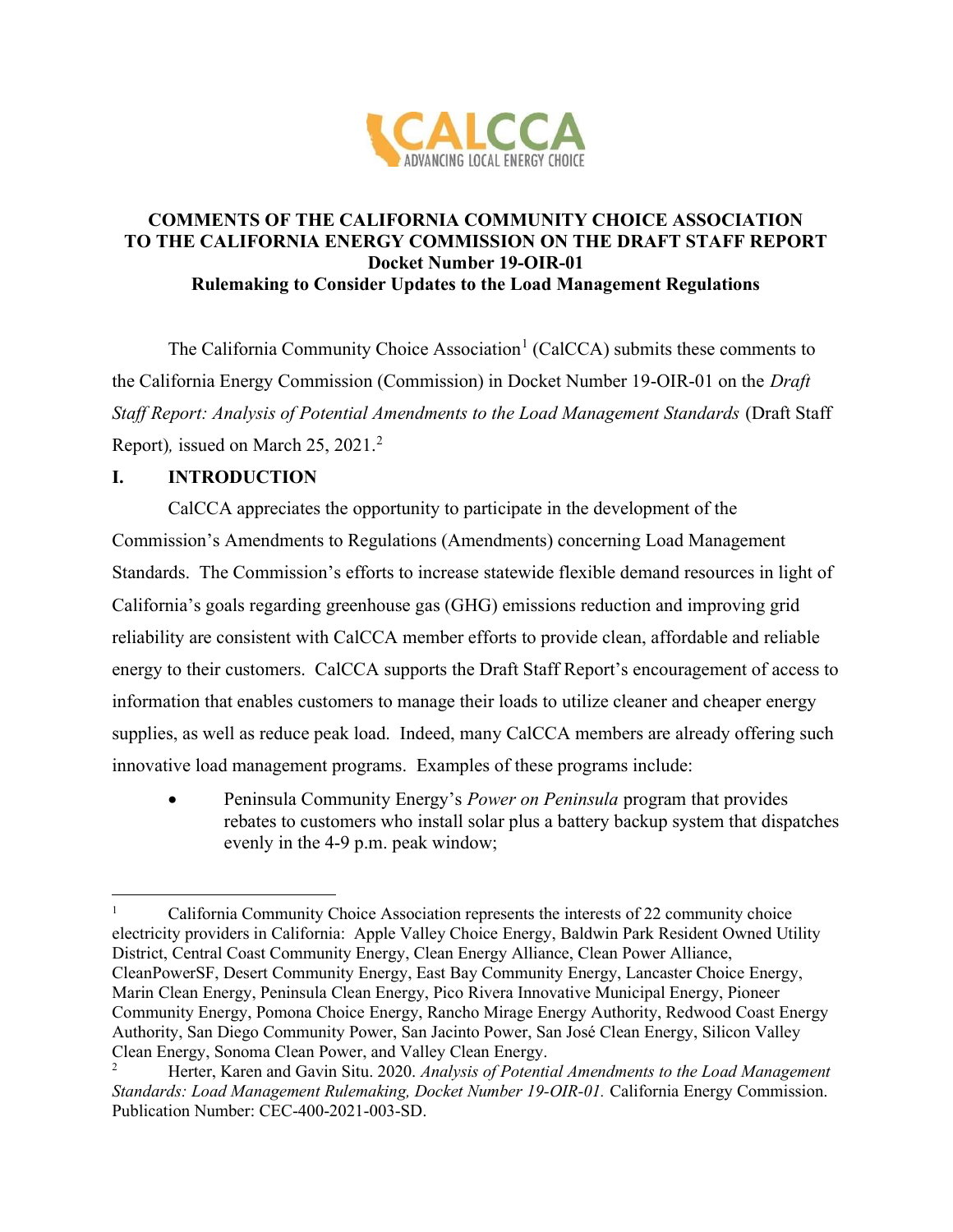- Silicon Valley Clean Energy's GridShift program, including an electric vehicle charging application that responds to time of use rates and optimizes the charging schedule; and
- Marin Clean Energy's Demand Flex Marketplace, under development for Summer 2021, which focuses on reducing summer evening peak demand by offering payments for load shifting to off-peak hours and day-ahead event-based response to support grid reliability and resiliency.

Additionally, there are other community choice aggregator (CCA) load management programs operating, and new programs are being developed to address the needs of the grid and CCA customers.

These comments aim to provide an understanding of the unique position of CCAs, and revisions to staff's recommendations ensure that the Amendments reflect the intent and authority of the Commission with respect to CCAs in this rulemaking. Specifically, CalCCA requests revisions to the Amendments to ensure that they: (1) do not inadvertently subject the CCAs to load management regulations not being considered in this rulemaking; (2) do not improperly subject the CCAs to prescriptive ratemaking mandates not within the Commission's jurisdiction, but rather provide constructive recommendations to CCAs consistent with the Commission's load management goals; and (3) provide sufficient flexibility to CCAs to develop load management programs and rate structures best suited to each CCA's local needs. In addition, attached as Appendix A is a redline of proposed revisions consistent with these comments.

# II. THE AMENDMENTS MUST BE REVISED TO REMOVE THE BROAD LOAD MANAGEMENT REQUIREMENTS IMPOSED ON CCAS THAT ARE OUTSIDE THE SCOPE OF THIS RULEMAKING

As a preliminary matter, the Amendments must be revised to remove the imposition on CCAs of broad load management standards not being considered in the current rulemaking. The Commission's Load Management Standards are located in Article 5 within the Commission's Energy Conservation regulations.<sup>3</sup> The Load Management regulations contain five sections: (1) Section 1621 – General Provisions; (2) Section 1622 – Residential Load Management Standard (regarding utility peak load cycling programs applicable to residential electric water heaters and electric air conditioners); (3) Section 1623 – Load Management Tariff Standard; (4) Section 1624 Swimming Pool Filter Pump Load Management Standard (requiring utility programs

<sup>3</sup> 20 Cal. Code Regs §§1621-1625.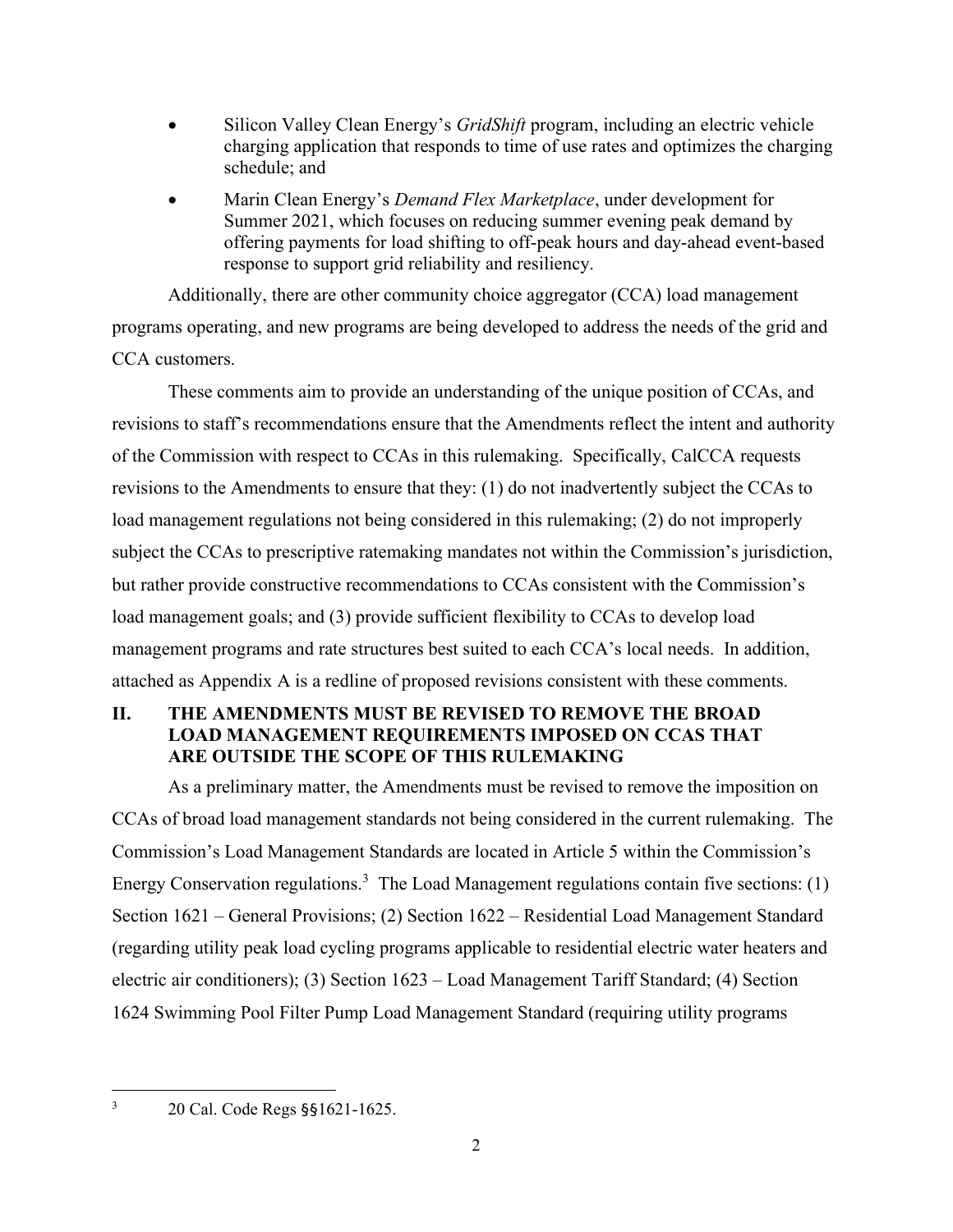concerning the running of swimming pool filter pumps during off-peak hours); and (5) Section 1625 – Non-Residential Load Management Standard.

The current rulemaking, as described in the Draft Staff Report, proposes to amend Sections 1621 and 1623 to create a foundation for a statewide demand automation system which aggregates and publishes time-varying rate information from utilities. By amending Section 1621 to add CCAs into the "Application" of Article 5, as well as adding CCAs into the definition of a "Utility," the Amendments have the actual effect of imposing all of the Article 5 requirements on CCAs.<sup>4</sup> Nowhere in the Draft Staff Report, however, is there any mention of amending Sections 1622, 1624, or 1625, or requiring that CCAs be subject to those regulations. In fact, in discussions between CalCCA and Commission staff regarding this issue, Commission staff agreed that the current rulemaking does not involve imposing the requirements of Sections 1622, 1624, or 1625 on CCAs. Therefore, CalCCA respectfully requests that the proposed amendments to Section 1621 be revised as set forth in Appendix A, attached hereto.

### III. CCAS ARE NOT SUBJECT TO COMMISSION RATEMAKING JURISDICTION, BUT WELCOME RECOMMENDATIONS FROM THE COMMISSION REGARDING RATE STRUCTURES CONSISTENT WITH LOAD MANAGEMENT GOALS

The Amendments, as currently written, improperly mandate a particular rate on CCAs, which infringes upon the exclusive ratemaking authority of CCA governing boards. As set forth below, CalCCA urges the Commission to provide recommendations, rather than mandates, regarding rate structures to advance the Commission's load management goals.

## 1. The Commission's Ratemaking Mandate in the Amendments Improperly Infringes Upon the Exclusive Ratemaking Authority of CCA Governing Boards

Public Resources Code Section 25403.5(a) requires the Commission to "adopt standards by regulation for a program of electrical load management for each utility service area."<sup>5</sup>

<sup>&</sup>lt;sup>4</sup> The current redline of Section 1621(c) would change the existing definition of "Utility" to: "those electric utilities including CCAs serving customers within a utility service area, to which the section of this article apply, as specified in subsection (b)." Subsection (b) sets forth the "Application" of Article 5, stating: "[e]ach of the standards in this article applies to the following electric utilities: Los Angeles Department of Water and Power, San Diego Gas and Electric Company, Southern California Edison Company, Pacific Gas and Electric Company, and Sacramento Municipal Utility District, as well as any Community Choice Aggregator (CCA) operating within the service area and receiving distribution services from the foregoing electric utilities." Draft Staff Report at 52 (proposed amendments to Article 5, Sections 1621(b) and (c)).

<sup>5</sup> Cal. Pub. Res. Code §25403.5(a).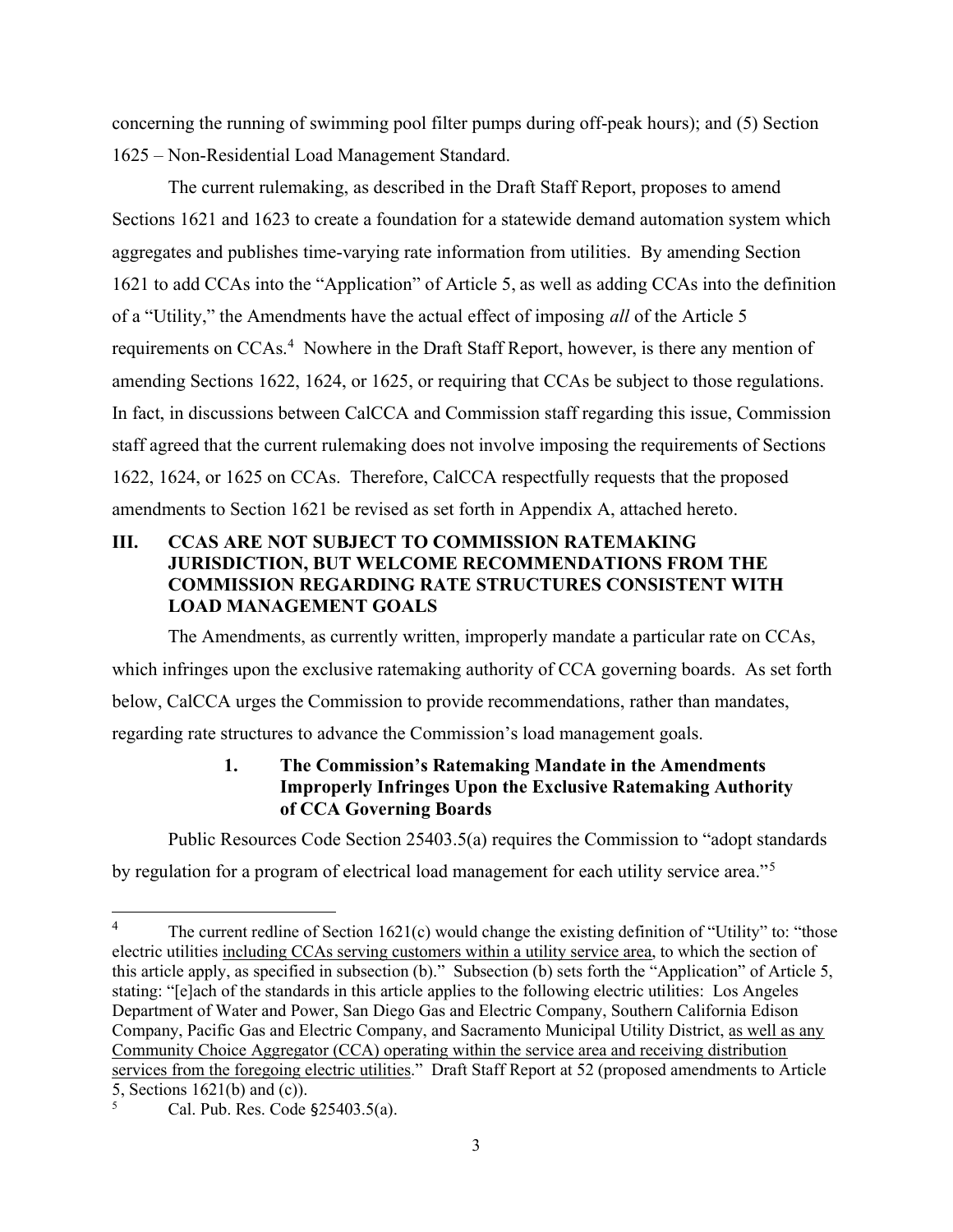Section 25118 defines a "service area" as "any contiguous geographic area serviced by the same electric utility."<sup>6</sup> The Draft Staff Report therefore concludes that because CCAs operate as load serving entities within the electric utility service areas subject to the load management regulations, the standards must apply to CCA customers.<sup>7</sup>

These standards, as set forth in the Amendments as currently drafted, would mandate that CCAs (as well as the three large investor-owned utilities (IOUs) and two of the publicly owned utilities (POUs)) develop and submit to their ratemaking authority a specific rate – "at least one hourly or sub-hourly marginal cost rate for each customer class."<sup>8</sup> The Draft Staff Report correctly notes that "[s] pecific to rate structure, the [Commission] does not have exclusive or independent authority.<sup>"9</sup> The Draft Staff Report also states that "rates proposed in compliance with the load management standards are subject to approval by the California Public Utilities Commission, CCA governing boards, and POU governing boards."<sup>10</sup> The Draft Staff Report goes on to provide that given the Commission's lack of ratemaking authority, "the proposed load management standards address *overarching structural features*, while the detailed mechanics of the rate design are left to the utilities and their regulators or governing boards."<sup>11</sup>

Despite the statements in the Draft Staff Report, the proposed Amendments actually mandate the development and submission of a particular rate, with review and approval requirements, as well as potential consequences at the Commission for failure to do so. Section 1623(b) of the proposed Amendments specifically requires "utilities" (which would include CCAs under the proposed definition) to, on or prior to March 31, 2023, "apply for approval of at least one hourly or sub-hourly marginal cost rate for each customer class" to its rate-approving body, and provide informational copies to the Commission when they are submitted.<sup>12</sup> Furthermore, on or prior to March 31, 2023, "utilities" are required to offer their customers "voluntary participation in a tariff or program that enables customers to automate response to marginal grid signals."<sup>13</sup> Compliance with Section 1623's requirements regarding new rates is

<sup>6</sup> Id., §25118.

<sup>7</sup> Draft Staff Report at 19.

<sup>8</sup> *Id.* at 57 (proposed Amendments to Section  $1623(b)(1)$ ).

<sup>9</sup> Id. at 19 (emphasis supplied).

 $\frac{10}{11}$  Ibid.

<sup>&</sup>lt;sup>11</sup> Ibid. (emphasis supplied)<br><sup>12</sup> *Id* at 57 (proposed Amen.

*Id.* at 57 (proposed Amendments to Section 1623(b)(1)).

<sup>&</sup>lt;sup>13</sup> *Id.* (proposed Amendments to Section 1623(b)(2)).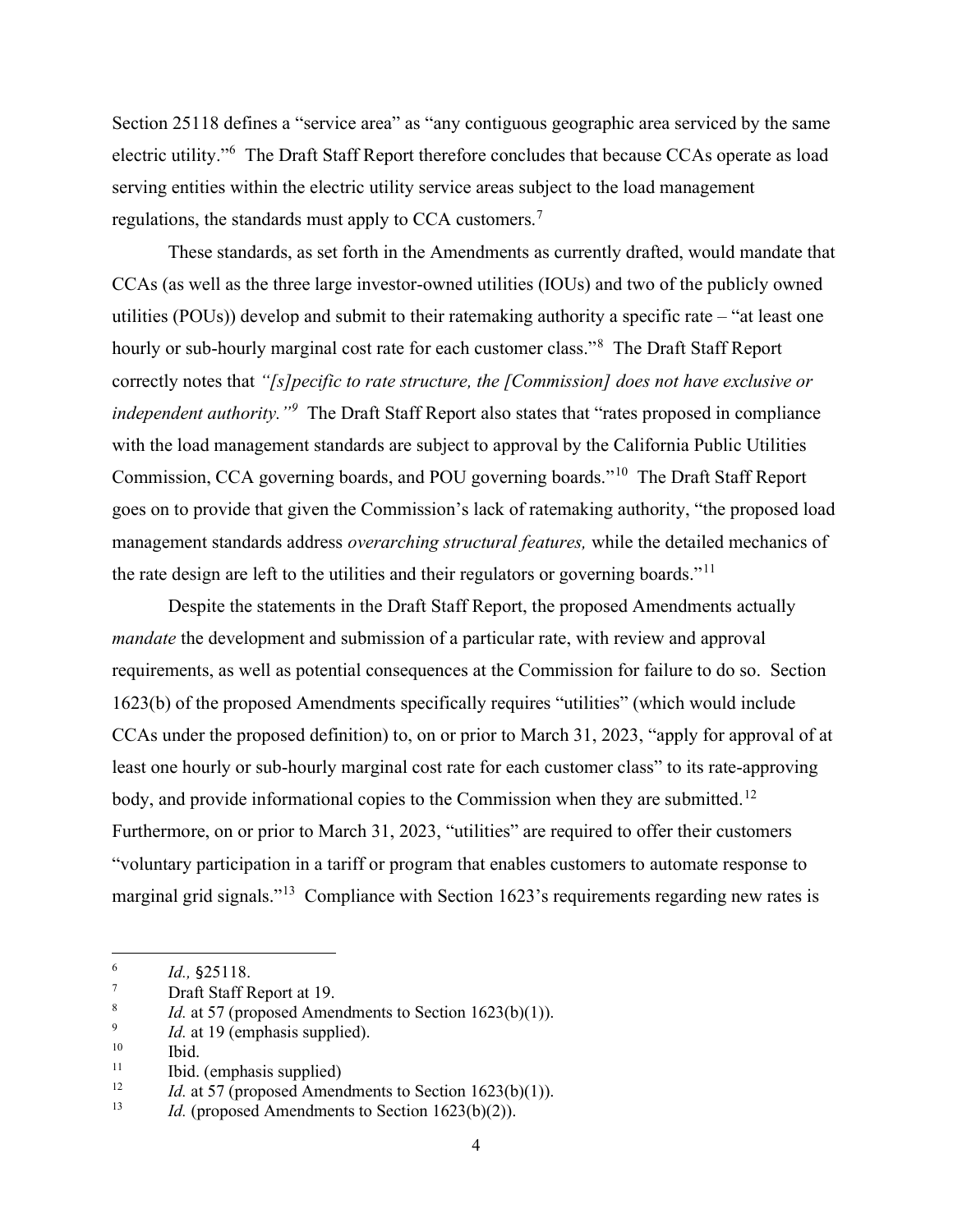governed by Section 1621(d), which sets forth the Commission's "review and approval" procedures for "plans, information, and documents" related to the rates, and requests for exemptions from the requirements.<sup>14</sup> Section 1621(i) governs the ability of the Executive Director to file a Complaint with the Commission in the event of noncompliance with the requirements.<sup>15</sup> Therefore, while the Draft Staff Report correctly notes that CCA governing boards have exclusive authority to set rates, the actual amended regulations improperly provide the Commission with authority over the approval of rates or rate structures of CCAs.<sup>16</sup>

#### 2. Modification of the Amendments is Necessary to Clarify That The Amendments Provide Recommended, and Not Mandated, Rate Structures to CCAs

The Commission should modify the proposed regulations, consistent with the proposed language in Appendix A, attached hereto, to clarify that the proposed rate structures and tariffs are recommendations, rather than mandates, to achieve the Commission's load management goals. The governing boards of each CCA will then retain their exclusive authority, and discretion, to adopt the recommended marginal hourly rates when technically feasible and cost effective for specific rate classes.

## IV. FLEXIBLE RECOMMENDATIONS WILL PERMIT CCAS TO DEVELOP LOAD MANAGEMENT PROGRAMS AND RATE STRUCTURES CONSISTENT WITH COMMISSION GOALS AND BEST SUITED TO EACH CCA'S LOCAL NEEDS

The Commission's goals to develop hourly or sub-hourly rates that can be entered into a uniform tool and leveraged by automated technology to decrease electricity use in peak hours, and encourage use during off-peak hours, are appreciated. These goals, however, cannot be achieved through prescriptive rate mandates that infringe upon the ratemaking authority of CCA governing boards. In addition, the unique characteristics of each CCA must be taken into account to determine how a particular rate or rate structure would suit a CCA's local needs.

In particular, CCAs would need to determine whether a rate, including the resources and technology necessary to implement the rate, would be cost-effective for its customers (or a class of customers). Analysis would be necessary to identify appropriate price signals, estimate

<sup>&</sup>lt;sup>14</sup> *Id.* at 56 (proposed Amendments to Section 1621(d)).

<sup>&</sup>lt;sup>15</sup> *Id.* (proposed Amendments to Section 1621(i)).<br><sup>16</sup> **In fact, several other parties, including CMIIA** 

In fact, several other parties, including CMUA, SMUD, LADWP and PG&E have expressed similar concerns regarding the potential infringement on ratemaking authority by the Commission as a result of the Amendments.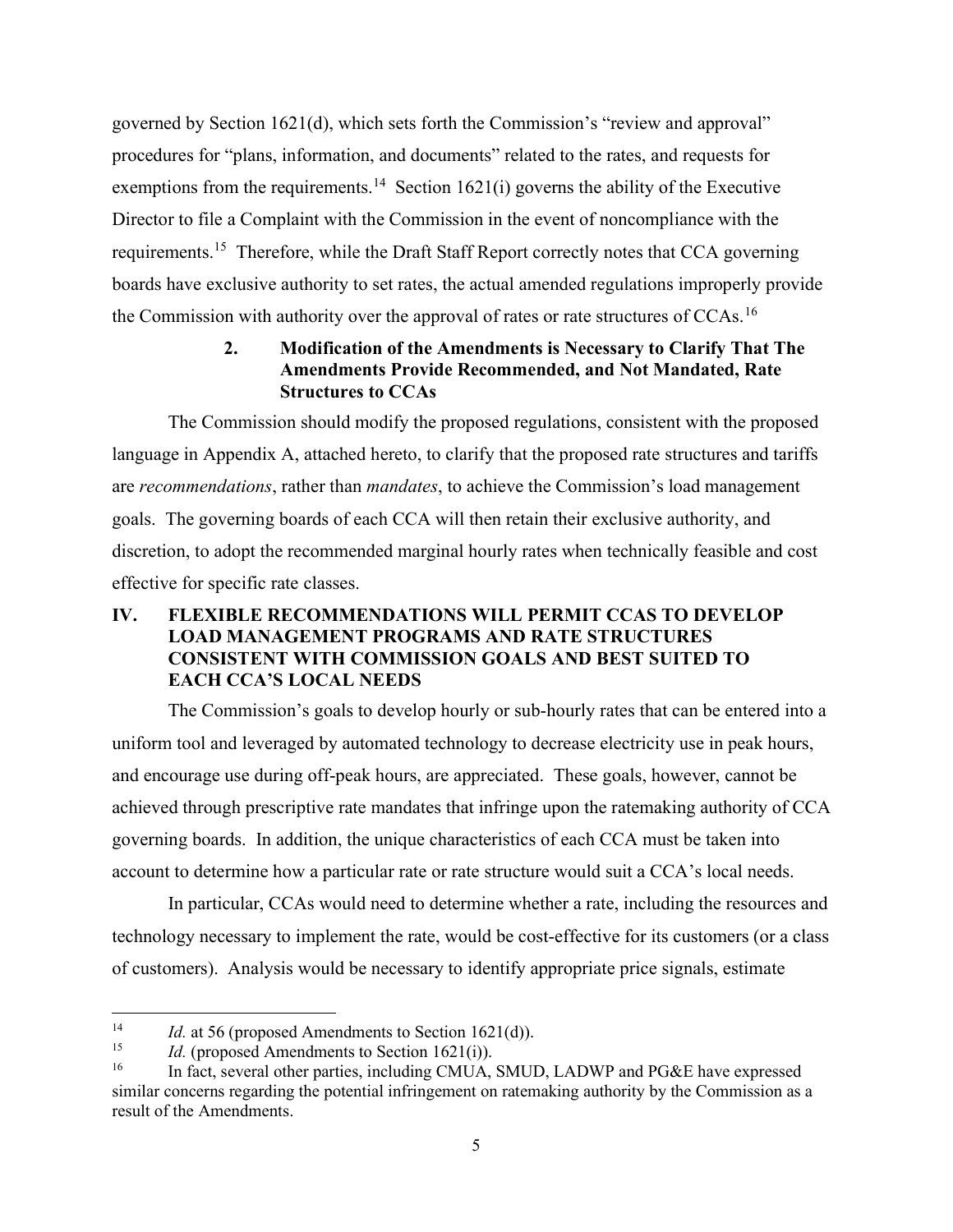potential revenue impacts, and determine if price caps or other customer protections are necessary. Data access issues, and particularly when and in what form hourly data would be available from the utilities servicing CCA customers, would also need to be articulated and improved to enable a CCA to send proper hourly or sub-hourly price signals to its customers. Systems would need to be implemented to gather the data and bill based upon the data. Staff would need to become, and remain, fully trained to implement the new rate (even if no CCA customers ultimately take the rate). CCAs therefore encourage the Commission to provide flexible recommendations, rather than mandates, to allow each entity to tailor the load management recommendations to their unique local needs.

#### V. CONCLUSION

CalCCA appreciates the Commission's efforts towards creating statewide, uniform tools to encourage technologies that provide automated load management to reduce peak load, as well as utilize cleaner and cheaper energy supplies. The recommended revisions to the Amendments, as set forth in Appendix A, attached hereto, would provide CCAs with the flexibility they need in creating rates and programs, consistent with both the exclusive ratemaking authority of CCA governing boards and the Commission's load management goals. CalCCA looks forward to further collaboration with the Commission on this topic.

Eric Little

Director of Regulatory Affairs California Community Choice Association (510) 906-0182 | eric@cal-cca.org